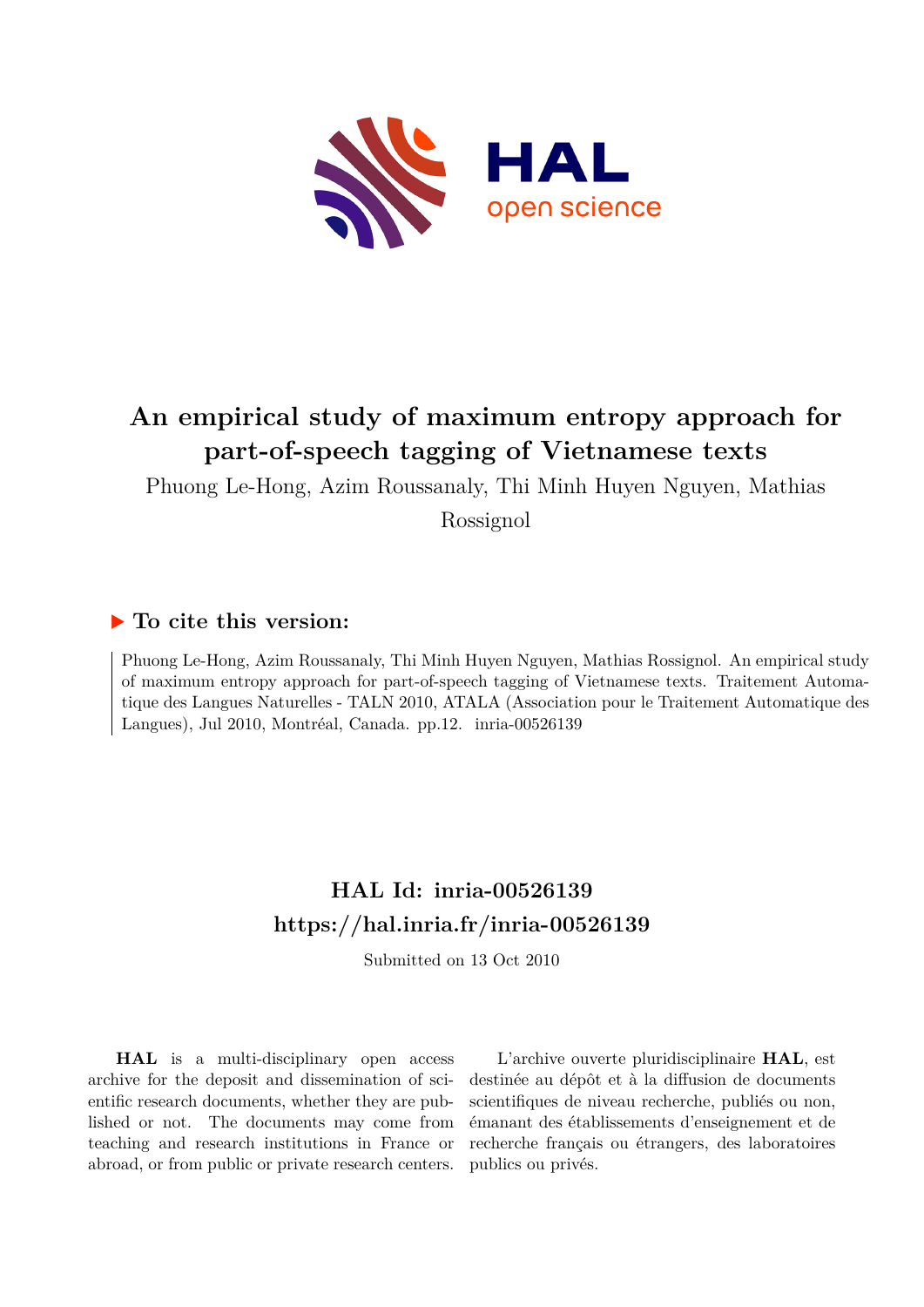# **An empirical study of maximum entropy approach for part-of-speech tagging of Vietnamese texts**

Phuong Le-Hong<sup>1, 2</sup> Azim Roussanaly<sup>1</sup> Thi Minh Huyen Nguyen<sup>2</sup> Mathias Rossignol<sup>2</sup> (1) LORIA, Nancy, France (2) Hanoi University of Science, Hanoi, Vietnam *lehong@loria.fr, azim@loria.fr, huyenntm@vnu.edu.vn, mathias.rossignol@gmail.com*

**Résumé.** Nous présentons dans cet article une étude empirique de l'application de l'approche de l'entropie maximale pour l'étiquetage syntaxique de textes vietnamiens. Le vietnamien est une langue qui possède des caractéristiques spéciales qui la distinguent largement des langues occidentales. Notre meilleur étiqueteur explore et inclut des connaissances utiles qui, en terme de performance pour l'étiquetage de textes vietnamiens, fournit un taux de précision globale de 93.40% et de 80.69% pour les mots inconnus sur un ensemble de test du corpus arboré vietnamien. Notre étiqueteur est nettement supérieur à celui qui est en train d'être utilisé pour développer le corpus arboré vietnamien, et à l'heure actuelle c'est le meilleur résultat obtenu pour l'étiquetage de textes vietnamiens.

**Abstract.** This paper presents an empirical study on the application of the maximum entropy approach for part-of-speech tagging of Vietnamese text, a language with special characteristics which largely distinguish it from occidental languages. Our best tagger explores and includes useful knowledge sources for tagging Vietnamese text and gives a 93.40% overall accuracy and a 80.69% unknown word accuracy on a test set of the Vietnamese treebank. Our tagger significantly outperforms the tagger that is being used for building the Vietnamese treebank, and as far as we are aware, this is the best tagging result ever published for the Vietnamese language.

**Mots-clés :** Etiqueteur syntaxique, entropie maximale, texte, vietnamien.

**Keywords:** Part-of-speech tagger, maximum entropy, text, Vietnamese.

# **1 Introduction**

After decades of research in natural language processing (NLP) mostly concentrated on English and other well-studied languages, recent years have seen an increased interest in less common languages, notably because of their growing presence on the Internet. Vietnamese, which belongs to the top 20 most spoken languages and is employed by an important community all over the world, is one of those new focuses of interest. Obstacles remain, however, for NLP research in general and part-of-speech (POS) tagging in particular : Vietnamese does not yet have vast and readily available manually constructed linguistic resources upon which to build effective statistical models, nor acknowledged reference works against which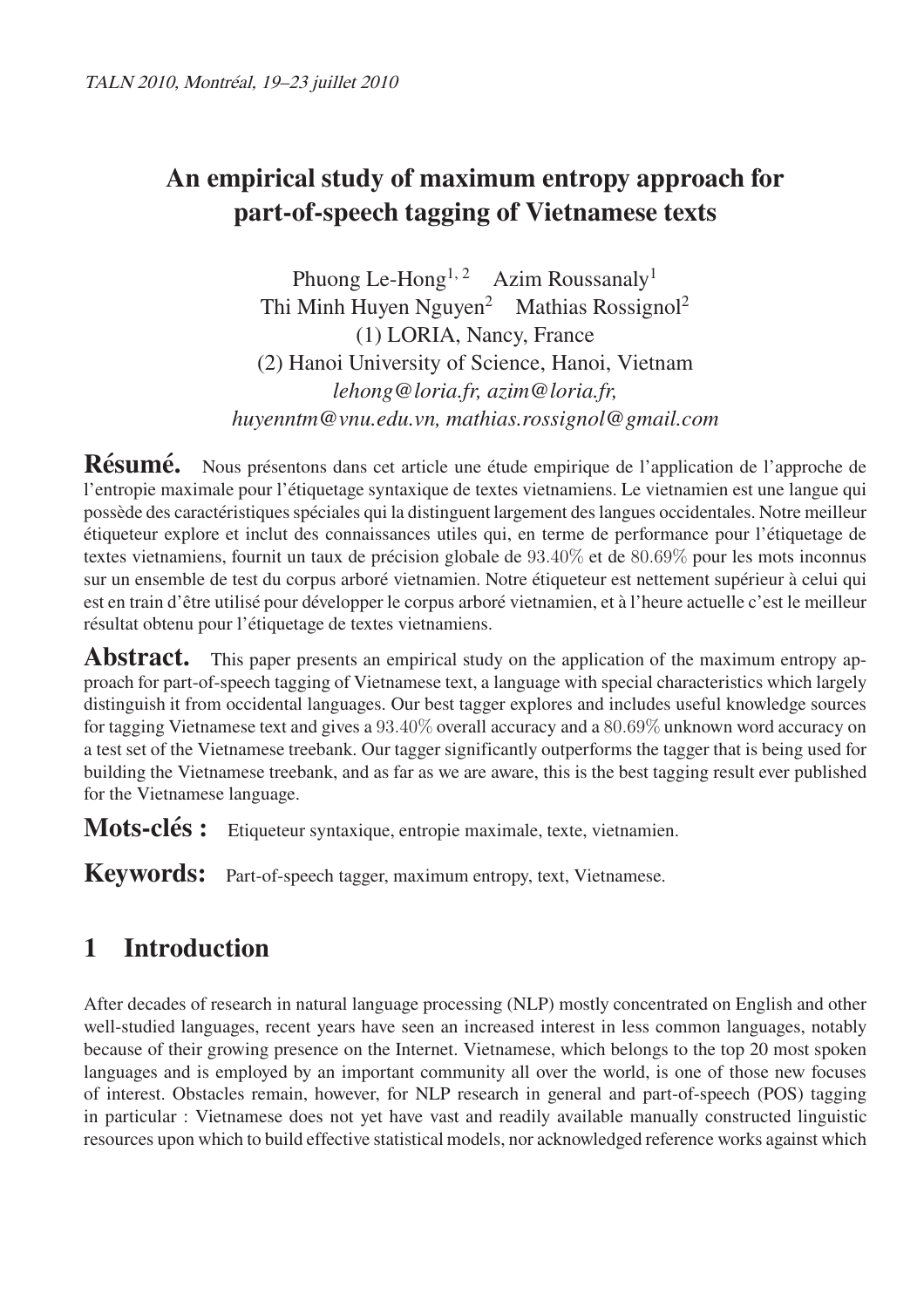new ideas may be experimented.

Moreover, most existing research so far has been focused on testing the applicability of existing methods and tools developed for English or other Western languages, under the assumption that their logical or statistical well-foundedness guarantees cross-language validity, when in fact assumptions about the structure of a language are always made in such tools, and must be amended to adapt them to different linguistic phenomena. For an isolating language such as Vietnamese, techniques developed for flexional languages cannot be applied "as is". It is with this idea in mind that we have devised the Vietnamese POS tagger presented in this paper.

The primary motivation for the development of an efficient tagger for the Vietnamese language is the need of a fast and highly accurate tagger which may contribute more effectively in the development of basic linguistic resources and tools for automatic processing of Vietnamese text (Nghiem *et al.*, 2008; Tran *et al.*, 2009). Recently, a group of Vietnamese computational linguists has been involved in developing a treebank for Vietnamese (Nguyen *et al.*, 2009). Among tools for annotation of treebanks, a POS tagger is an essential tool that must be robust and minimize errors. As reported in (Nguyen *et al.*, 2009), the tagger that is currently being used in the development of the treebank has the  $F_1$  score of 90.5%, a not very high accuracy, far from the state of the art on Western languages. One of the reasons for this modest performance is that the tagger employs only generic information sources used for tagging and does not take into account some specific characteristics of the Vietnamese language.

We present in this article a more accurate and efficient tagger for Vietnamese. Based on the classical principle of maximum entropy, it however explores and includes new useful knowledge sources for tagging Vietnamese text and achieves state-of-the-art result for this language. It yields a 93.40% overall accuracy and a 80.69% unknown word accuracy on a test set of the Vietnamese treebank.

Section 2 gives an introduction to the specific properties of Vietnamese and presents the tagset used in our POS tagging task. Section 3 briefly presents the classical maximum entropy model which has been widely used in POS tagging. The main contribution of the paper is presented in Section 4, where experimental results are given and the best performing system is described in detail. We conclude this paper in Section 5 with a discussion of further possible improvements.

## **2 Vietnamese tagset**

In this section, we first briefly introduce the Vietnamese language, bringing into focus the specific characteristics which make automatic processing tasks difficult for this language. We then introduce a tagset currently being used in an ongoing project involving the development of a treebank for the Vietnamese language, which we have also adopted in our work.

### **2.1 Vietnamese language**

Vietnamese belongs to the Austro-Asiatic language family. It is the national language of Vietnam. The majority of the speakers of Vietnamese are spread over the South East Asia area.

Vietnamese is a quite fixed order language, with general word order SVO (subject-verb-object). As for most languages which have relatively restrictive word orders, Vietnamese relies on the order of constituents to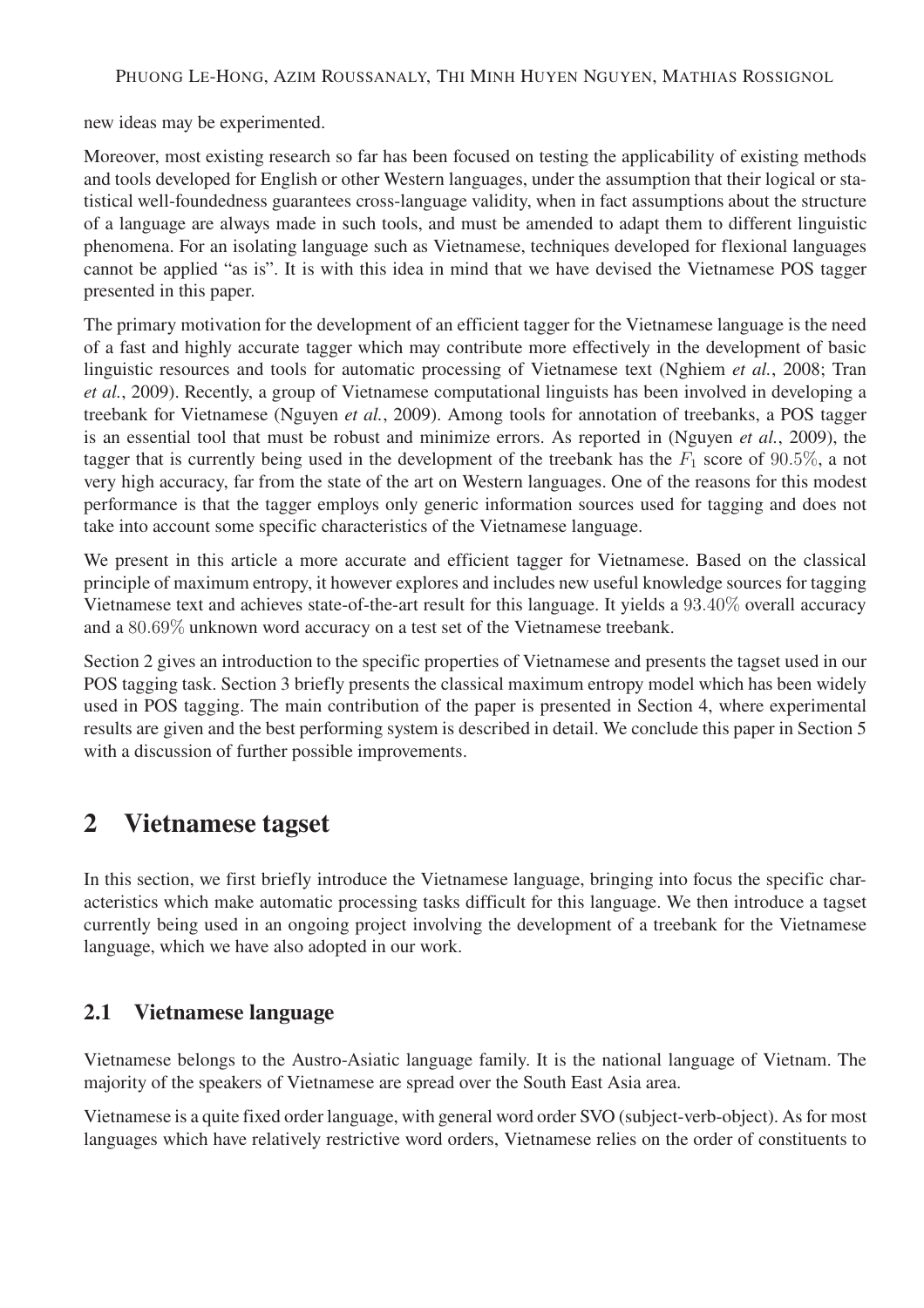| No. | Category | <b>Description</b> | No. | Category      | <b>Description</b>        |
|-----|----------|--------------------|-----|---------------|---------------------------|
| 1.  | Np       | Proper noun        | 10. | M             | Numeral                   |
| 2.  | Nc       | Classifier         | 11. | E             | Preposition               |
| 3.  | Nu       | Unit noun          | 12. | $\mathcal{C}$ | Subordinating conjunction |
| 4.  | N        | Common noun        | 13. | CC            | Coordinating conjunction  |
| 5.  |          | Verb               | 14. |               | Interjection              |
| 6.  | A        | Adjective          | 15. | T             | Auxiliary, modal words    |
| 7.  | P        | Pronoun            | 16. | Y             | Abbreviation              |
| 8.  | R        | Adverb             | 17. | Z             | Bound morpheme            |
| 9.  |          | Determiner         | 18. | Χ             | Unknown                   |

TAB. 1 – Vietnamese tagset

convey important grammatical information. Although Vietnamese text is written in a variant of the Latin alphabet (a script that exists in its current form since the 17th century, and has become the official writing system since the beginning of the 20th), there are three principal characteristics of Vietnamese which distinguish it from occidental languages.

First, Vietnamese is an inflectionless language in which its word forms never change. Since there is no inflection in Vietnamese, all the grammatical information is conveyed through word order and tool words. The inflectionless characteristic makes a special linguistic phenomenon common in Vietnamese : type mutation, where a given word form is used in a capacity that is not its typical one (a verb used as a noun, a noun as an adjective. . . ) without any morphological change. This leads to the fact that Vietnamese word forms are usually highly ambiguous in their part-of-speech. The same word may be a noun in a context while it may be a verb or a preposition in other contexts. For example, the word *yêu* may be a noun (*the devil*) or a verb (*to love*) depending on context.

Second, Vietnamese is an isolating language, the most extreme case of an analytic language, in which each morpheme is a single, isolated syllable. Lexical units may be formed of one or several syllables, always remaining separate in writing. Although dictionaries contain a majority of compound words, monosyllabic words actually account for a wide majority of word occurrences. This is in contrast to synthetic languages, like most Western ones, where, although compound words exist, most words are composed of one or several morphemes assembled so as to form a single token.

The third difference, a consequence of the latter, is that there is no word delimiter in Vietnamese : spaces are used to separate syllables, and no specific marker distinguishes the spaces between actual words. For example, a simple sequence of three syllables *a b c* can constitute three words *(a) (b) (c)*, two words *(a b) (c)*, two words *(a) (b c)* or even a single one *(a b c)*. This characteristic leads to many ambiguities in word segmentation, the foremost basic processing task which influences part-of-speech tagging and higher levels of annotation for Vietnamese text. As an example, the sequence of three syllables *học sinh học*<sup>1</sup> may constitute the following word segmentations *(học) (sinh) (học)*, *(học sinh) (học)*, or *(học) (sinh học)*. This constitutes, however, a distinct task from POS tagging *per se*, and we shall therefore in this paper work on a corpus that has undergone automatic segmentation (several tools for this task are presented in (Nguyen *et al.*, 2008; Le-Hong *et al.*, 2008)) with manual correction.

<sup>1</sup>This phrase can be roughly translated as *the pupil learns* or *study biology* depending on context.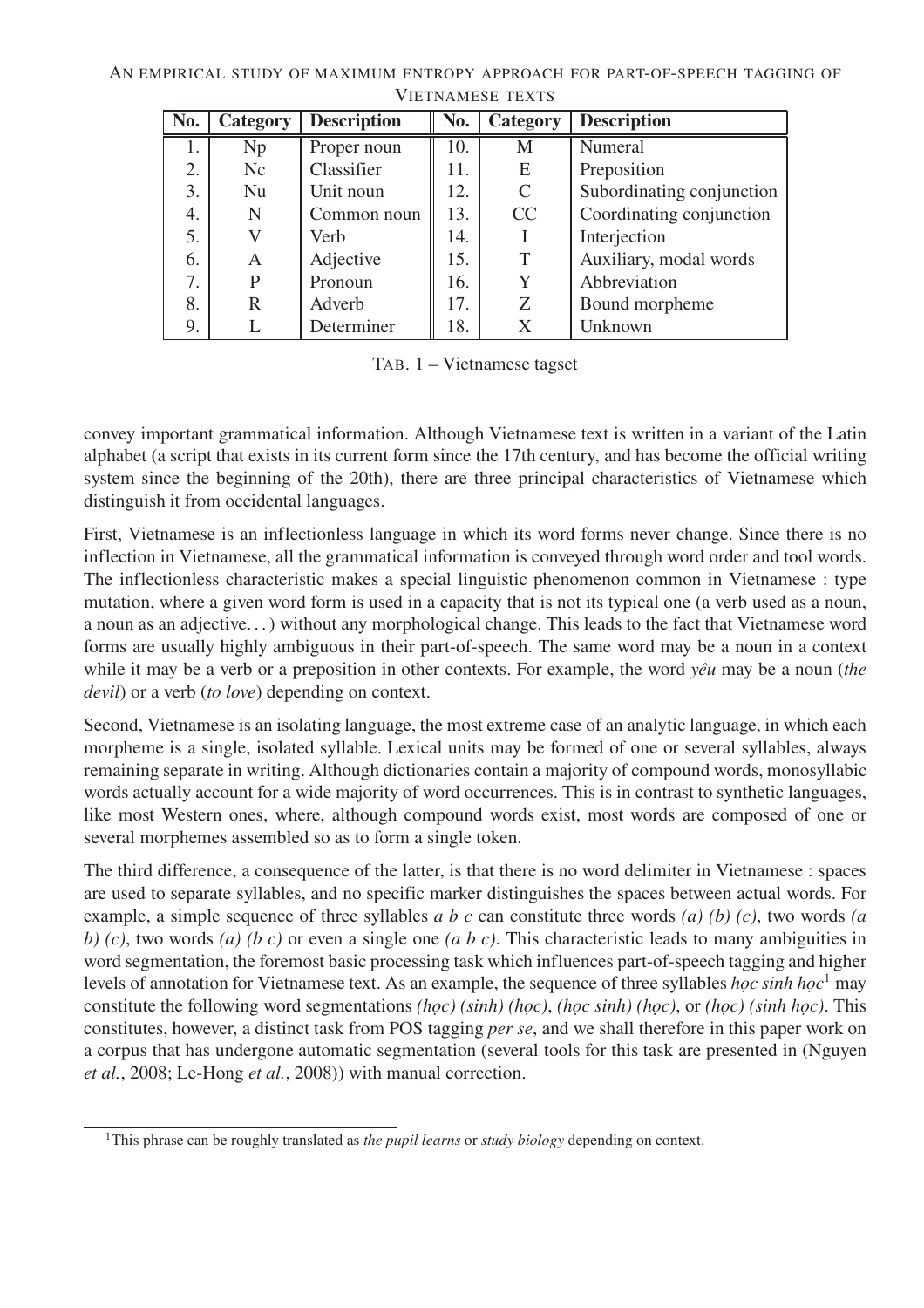PHUONG LE-HONG, AZIM ROUSSANALY, THI MINH HUYEN NGUYEN, MATHIAS ROSSIGNOL

#### **2.2 Vietnamese tagset**

Because of its inflectionless nature, Vietnamese does not have morphological aspects such as gender, number, case. . . such as in occidental languages. Vietnamese words are classified based on their combination ability, their syntactic functions and their general meaning. The complete tagset which was designed for use in the Vietnamese treebank (Nguyen *et al.*, 2009) is shown in Table 1.

Beyond the classical POS used in Western languages (noun, verb, . . . ), one may notice the presence of classifiers, which are commonly found in Asian languages, and of modal words, which convey some of the nuances borne by flection in synthetic languages. "Bound morphemes" designate syllables that are not supposed to appear alone and should only be seen as part of a compound word, and this tag is normally only ever used to deal with cases when the segmentation of the corpus has been done improperly—which is not our concern here.

## **3 Maximum Entropy model**

The principle of Maximum Entropy states that given a set of observations, the most likely underlying probability distribution is that which has minimal bias—that is, maximal entropy—while verifying the statistical properties measured on the observation set. Those enforced properties are referred to as the constraints imposed on the distribution.

This principle provides a guide for the acquisition of conditional probability distributions from training data, but since it is quite computationally taxing, algorithms applying it have only become widely used in recent years. Maximum entropy models have been applied successfully in many problems in NLP with state-of-the-art results. Maximum entropy models are also known as log-linear models in NLP literature. These models have been seen as a successful supervised machine-learning approach to linguistic classification problems, in which contexts are used to predict linguistic classes. They offer a clean way to combine diverse pieces of contextual evidence in order to estimate the probability of a certain linguistic class occurring with a certain linguistic context (Berger *et al.*, 1996).

Maximum entropy models have been used extensively in numerous tasks of NLP for English and French including machine translation (Deyi *et al.*, 2006; Chiang, 2005), statistical parsing (Clark & Curran, 2007; Finkel *et al.*, 2008; Tsuruoka *et al.*, 2009), part-of-speech tagging (Ratnaparkhi, 1996; Toutanova & Manning, 2000; Toutanova *et al.*, 2003; Denis & Sagot, 2009).

In part-of-speech tagging, the maximum entropy model tagger learns a log-linear conditional probability model from tagged text using a maximum entropy method. One of its most appreciable strengths compared with other methods is that it potentially allows a word to be tagged with a POS which has never been observed in the training corpus.

Given a word w and its context h, the model assigns a probability for every tag t in the set T of possible tags of w. The context h is usually defined as the sequence of several words and tags surrounding the word. The probability of a tag sequence  $t_1t_2 \ldots t_n$  given a sentence  $w_1w_2 \ldots w_n$  can be estimated as

$$
p(t_1 \dots t_n | w_1 \dots w_n) \approx \prod_{i=1}^n p(t_i | h_i).
$$
 (1)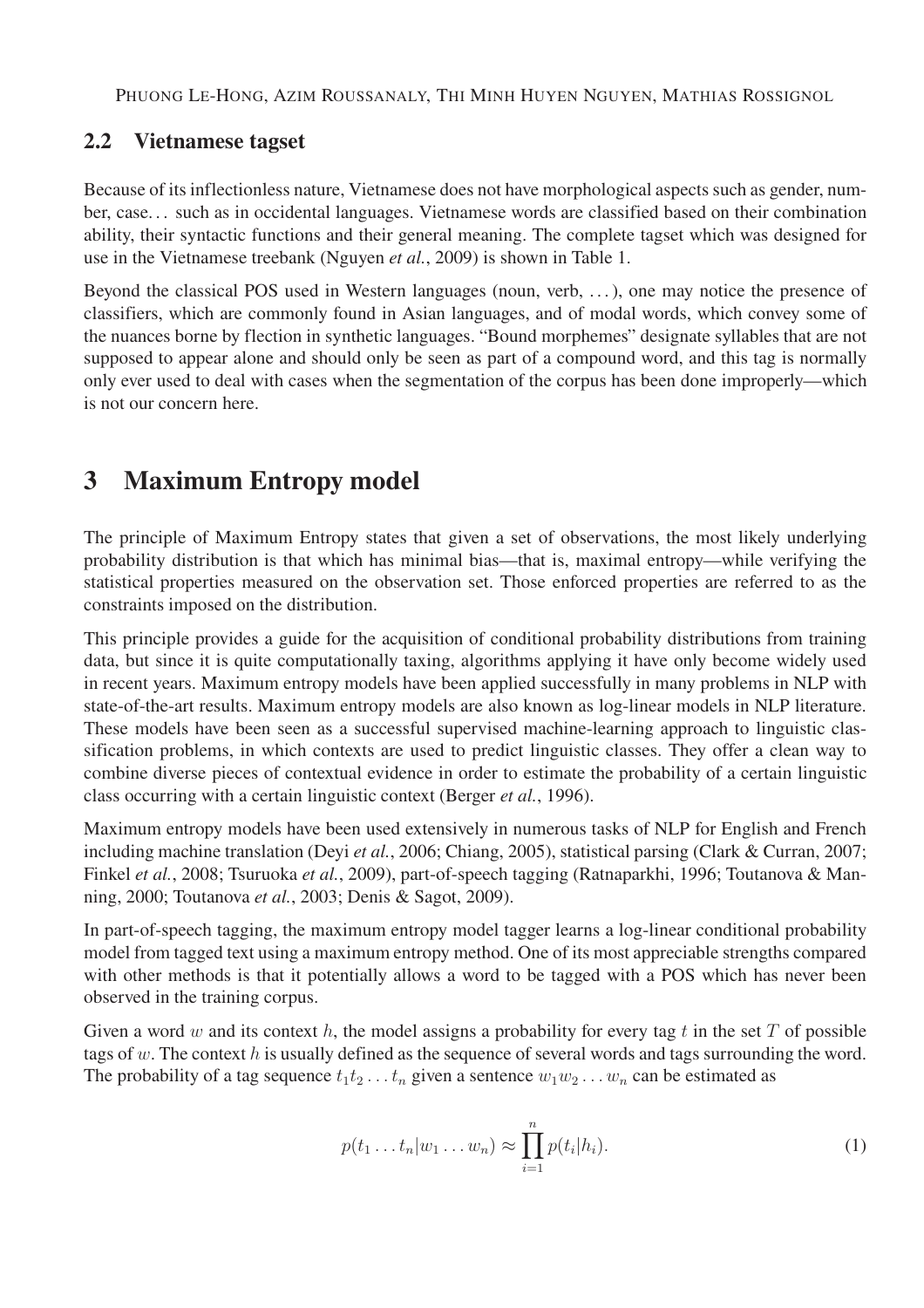The tagging is the process of assigning the maximum likelihood tag sequence to a sequence of words. In the maximum entropy modeling, the distribution  $p$  is chosen so that it has the highest entropy out of those distributions that satisify a set of constraints. These constraints restrict the model to match a set of empirical statistics collected from the training data. The statistics are expressed as the expected values of feature functions defined on the context  $h$  and tag  $t$ .

In the maximum entropy framework it is possible to define and incorporate complex statistics, not restricted to n-gram statistics as in a Markov model. We can easily define and incorporate for example statistics about the shape of a certain word (its prefix or suffix, whether it contains a number or not, whether it is capitalized or not...).

The constraints of the model are that the expectations of these feature functions according to the joint distribution  $p$  are equal to the emprical expectations of the feature functions in the training data distribution  $\widehat{p}$ :

$$
\mathbb{E}_p f_i(h, t) = \mathbb{E}_{\widehat{p}} f_i(h, t), \forall i = 1, \dots, k.
$$
 (2)

In order to make the model tractable, the joint distribution of contexts and tags  $p(h, t)$  is usually approximated as follows

$$
p(h, t) \approx \widehat{p}(h) \cdot p(t|h).
$$

Then the constraints (2) could be rewritten as

$$
\sum_{h \in \mathcal{H}, t \in \mathcal{T}} \widehat{p}(h) p(t|h) f_i(h, t) = \sum_{h \in \mathcal{H}, t \in \mathcal{T}} \widehat{p}(h, t) f_i(h, t),
$$

 $\forall i = 1, \ldots, k$ , where H is the space of possible contexts h when predicting a part-of-speech tag t.

The model that is the solution to this constrained optimization task is a log-linear model with the parametric form :

$$
p(t|h; \lambda) = \frac{1}{Z(h, \lambda)} \exp \sum_{i=1}^{k} \lambda_i f_i(h, t),
$$
\n(3)

where  $Z(h)$  is the normalizing term :

$$
Z(h,\lambda) = \sum_{h \in \mathcal{H}} \exp \sum_{i=1}^{k} \lambda_i f_i(h,t).
$$

There exists efficient algorithms for estimating the parameter  $\lambda = (\lambda_1, \dots, \lambda_k)$  of the model. Some of widely used methods are Improve Iterative Scaling (Lafferty *et al.*, 2001) and quasi-Newton unconstrained optimization methods like L-BFGS and conjugate gradient. Readers interested in a more extensive discussion of parameter estimation methods for maxium entropy models may refer to (Gao *et al.*, 2007; Malouf, 2002).

## **4 Experiments**

This section presents experiments and results of a number of tagging models which are acquired using a training method based on the maximum entropy model presented in the previous section. The difference between them is in the use of different feature sets. All the models are trained and tested on the same training and test corpus.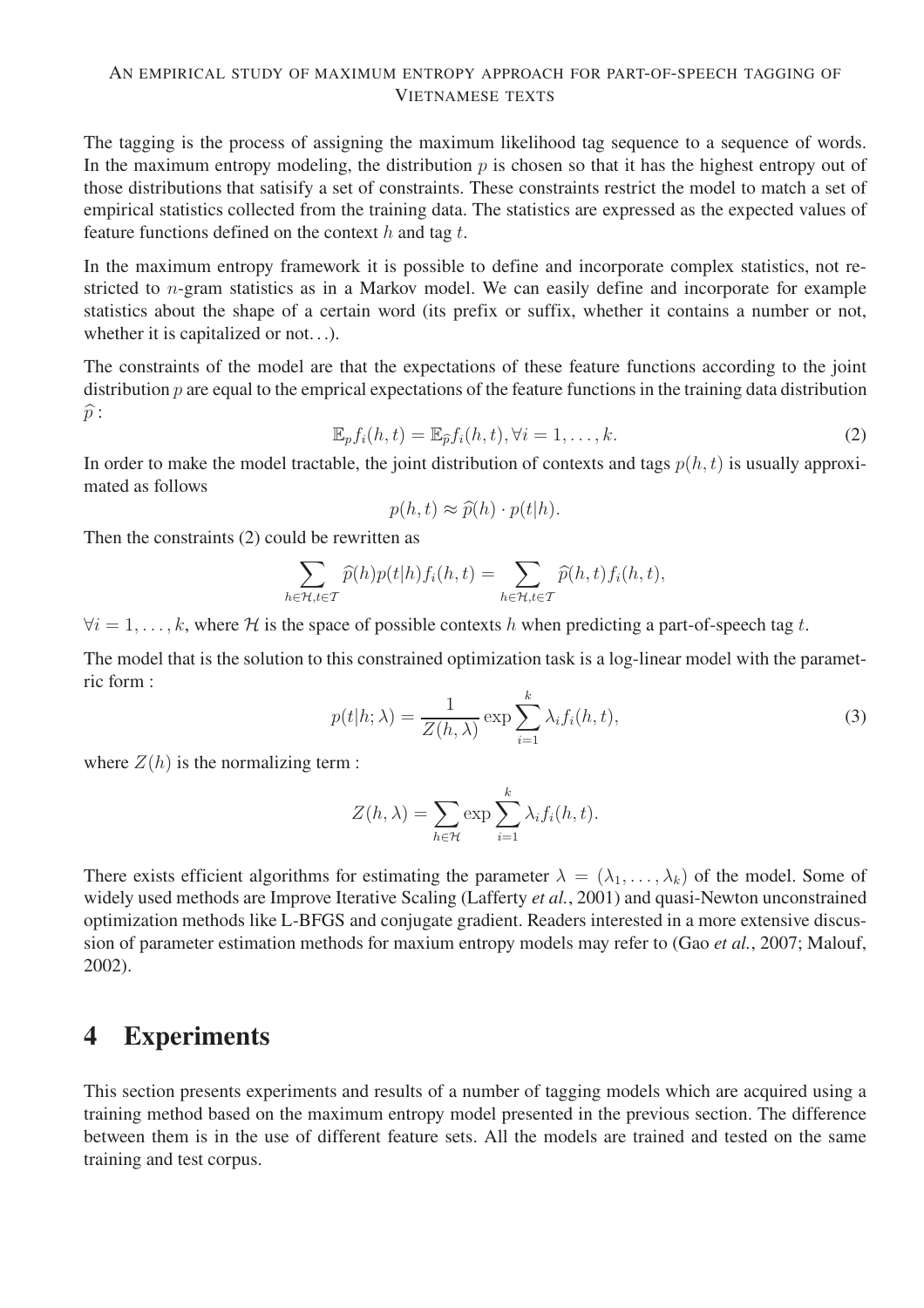#### **4.1 Corpus constitution**

The models are trained and tested on the part-of-speech tagged section of the Vietnamese treebank. The treebank is currently composed of 10, 165 sentences which are manually segmented, tagged and parsed. The raw texts of the treebank are collected from the social and political sections of the Youth online daily newspaper (Nguyen *et al.*, 2009). The minimal and maximal sentence lengths are 2 words and 105 words respectively.

Evaluation of the trained models is performed classically using 10-fold cross-validation, where the corpus is randomly split into 10 parts which are each used for testing a model built using data from the 9 others, after which the computed accuracies for each run are averaged.

#### **4.2 Baseline model**

We first develop a baseline model similar to a simple trigram conditional Markov model in that the context available for predicting the part-of-speech of a word  $w_i$  in a sentence of words  $w_iw_2 \ldots w_n$  with tags  $t_1t_2 \tldots t_n$  is  $\{t_{i-1}t_{i-2}w_iw_{i+1}\}\.$  The features for this model are automatically produced by instantiation of feature templates which are shown in Table 2. We call this baseline model Model 0.

| No. | <b>Template</b>                         |
|-----|-----------------------------------------|
|     | $w_i = X, t_i = T$                      |
| 2.  | $w_{i-1} = X, t_i = T$                  |
| 3.  | $w_{i+1} = X, t_i = T$                  |
|     | $t_{i-1} = T_1, t_i = T$                |
|     | $t_{i-1} = T_1, t_{i-2} = T_2, t_i = T$ |

TAB. 2 – Features used in the baseline model

This baseline model presents an accuracy of 90.23%, which is comparable with the precision of the tagger used by (Nguyen *et al.*, 2009) (90.5%); in particular, it performs very poorly on words that have never been seen in the training data ("unknown words"), with a precision of only 47.08% in that case. For that reason, we have first decided to focus on the extension of the feature set to allow a better guess of the POS of unknown words.

#### **4.3 Unknown words features**

In order to increase the model's prediction capacity for unknown words, some special feature templates are included in the baseline model and the resulting model is called Model 1a. Based on the idea that unknown words are likely to be rare words, if they have not been observed before, the additional features selected to deal with unknown words are therefore only instanciated during training for the rare words of the training corpus; we talk henceforth of "rare features". The rare feature templates are shown in Table  $3<sup>2</sup>$ . We define rare words to be words that appear less than six times in the training data (threshold selected empirically).

<sup>&</sup>lt;sup>2</sup>The actual general and rare feature templates for the model are a subset of the features used in (Ratnaparkhi, 1996; Toutanova & Manning, 2000) for tagging English text.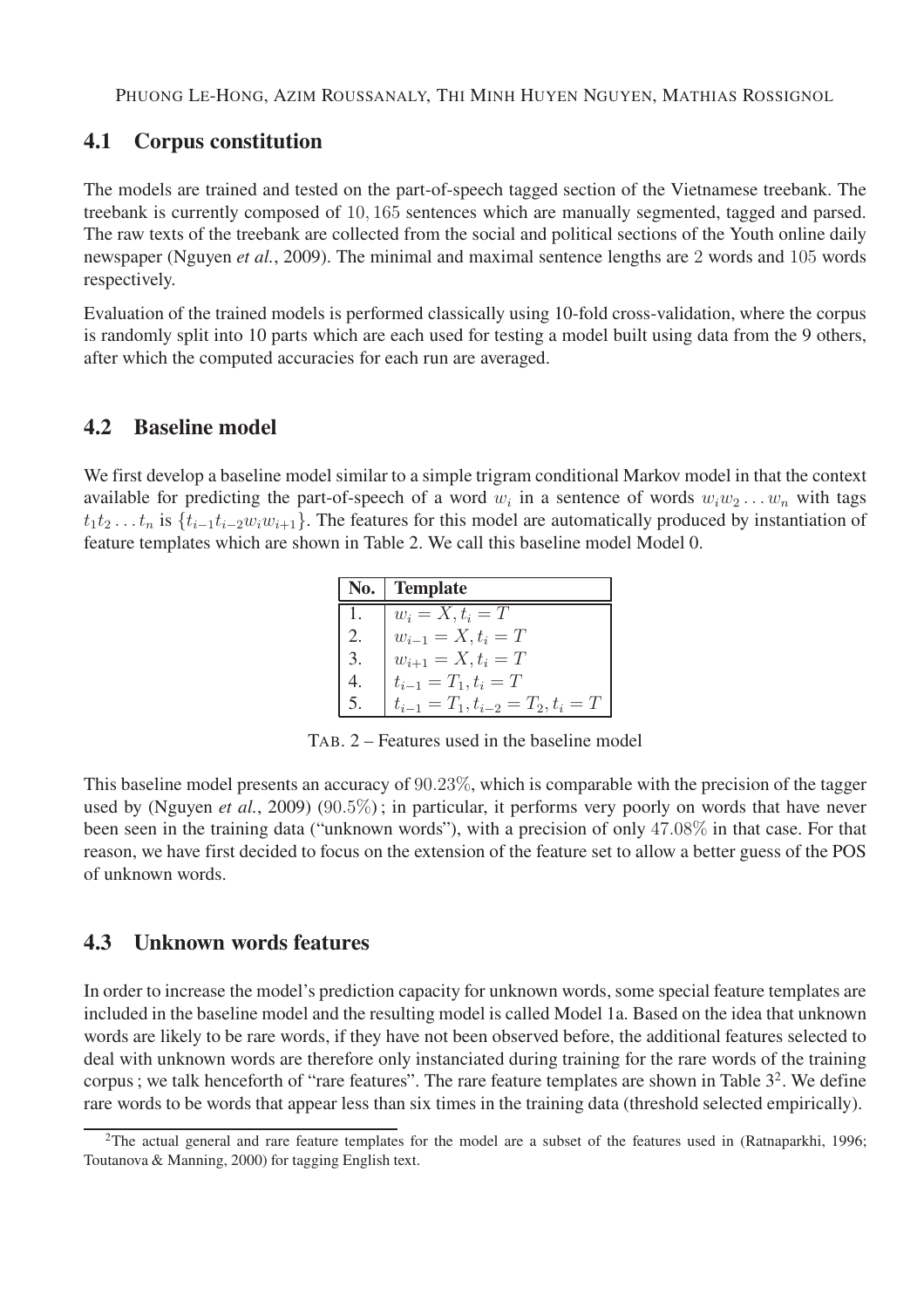| No. | <b>Template</b>                      |
|-----|--------------------------------------|
| 1.  | $w_i$ contains a number, $t_i = T$   |
| 2.  | $w_i$ contains an uppercase charac-  |
|     | ter, $t_i = T$                       |
| 3.  | $w_i$ contains all uppercase charac- |
|     | ters, $t_i = T$                      |
|     | $w_i$ contains a hyphen, $t_i = T$   |

TAB. 3 – Features used for rare words

It should be noted that, unlike in the taggers for occidental languages, we do not include prefix and suffix features when predicting rare words, since the concept of affixes is undefined for isolating languages.

Nevertheless, in the mechanics of syllable combination that allow the creation of compound words in Vietnamese, some syllables play roles similar to the affixes of synthetic languages. For example, with *biên* meaning "to write, to compile" and *biên tập* meaning "to edit", the syllable *viên* may be appended to produce *biên tập viên*, meaning "editor". It is used similarly, with the same effect on part of speech, in *nghiên cứu viên* ("researcher") *diễn viên* ("actor"), *etc*. Similarly, the syllable *hóa* is usually appended to the end of a noun or adjective to transform it into a verb, for example the word *công nghiệp* ("industry") can be transformed into the word *công nghiệp hóa* ("to industrialize"), or the word *hiện đại* ("modern") into the word *hiện đại hóa* ("to modernize"). The syllables *viên* and *hóa* in these examples can be considered as a "suffix" of related composed words.

Not all suffixes, however, define the type of the resulting word as in those examples. That is for example the case of *phó* ("vice-") in *phó giám đốc* ("vice-director"), whose POS tag is the same as that of *giám đốc* ("director").

To account for all those cases, we consider as additional feature when trying to find out the tag of unknown compound words their first and last syllables (potential affixes) as well as the groups of the first two and last two syllables (potential "semantic kernel" of the compound word). Model 1a augmented with these additional features, shown formally in Table 4, is referred to as Model 1b.

| No. | <b>Template</b>                               |
|-----|-----------------------------------------------|
| 1.  | $\overline{\sigma}(1, w_i) = X, t_i = T$      |
| 2.  | $\sigma(m, w_i) = X, t_i = T$                 |
| 3.  | $\sigma(1, w_i) = X_1, \sigma(2, w_i) = X_2,$ |
|     | $t_i = T$                                     |
|     | $\sigma(m, w_i) = X_1, \sigma(m-1, w_i) =$    |
|     | $X_2, t_i = T$                                |
|     | Number of syllables of $w_i$                  |

TAB. 4 – Features for syllables of a word.  $\sigma(j, w_i)$  is a function which returns the j-th syllable of an m-syllable composed word.

We also found the usefulness of the length of a word measured in syllables when predicting unknown words. Adding template 5 of Table 4 to Model 1b slightly increased the accuracy of the resulting Model 1c. In our opinion, the number of syllables of a word can help predict long unknown words since they are often classified correctly as locutions ; in addition, it is predictable that monosyllabic words are hardly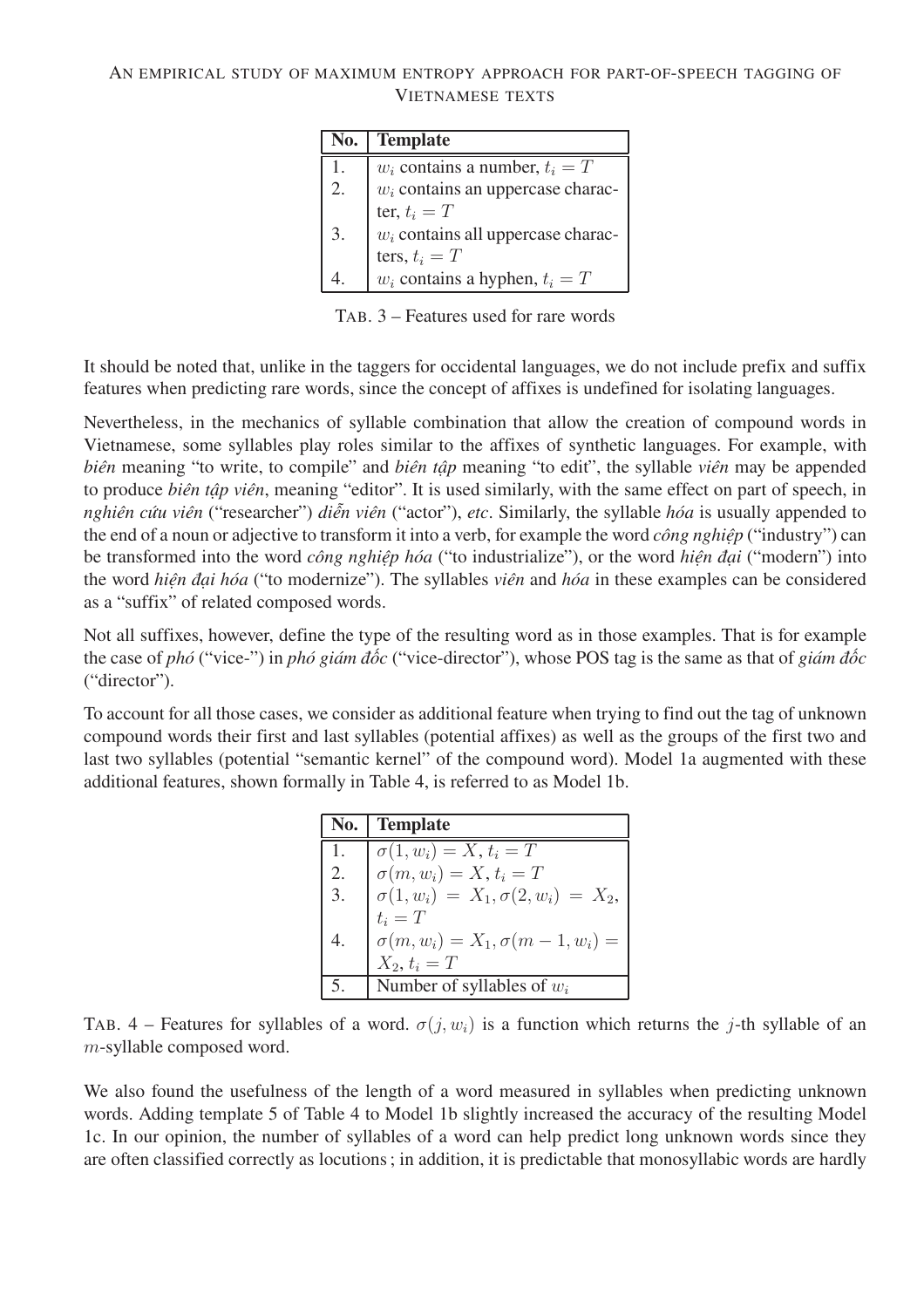unknown words.

The results on the test set of the four presented models are shown in Table 5.

| <b>Model</b> | <b>Overall</b>  | <b>Unknown Word</b> |  |
|--------------|-----------------|---------------------|--|
|              | <b>Accuracy</b> | <b>Accuracy</b>     |  |
| Model 0      | 90.23%          | 47.08%              |  |
| Model 1a     | 92.64%          | 68.92%              |  |
| Model 1b     | 92.85%          | 73.23%              |  |
| Model 1c     | 92.92%          | 76.92%              |  |

TAB. 5 – Accuracy of the first four models.

The results show the importance of lexical information to the tagger by a large reduction of unknown word error of models 1\* compared with Model 0. The results also show the benefit of incorporating syllablespecific features to the baseline model.

### **4.4 Discussion of problematic cases**

There are many words which can have more than one syntactic category. In addition, the syntactic category mutation presented earlier is a frequent phenomenon in Vietnamese. This introduces many ambiguities that the tagger has to resolve. The confusion matrix of Model 1c on the test set is given in Table 6. The row labels indicate the correct tags, and the column labels give the assigned tags. For example, the number 41 in the  $(N, V)$  position is the number of common nouns  $(N)$  that have incorrectly been tagged as verbs  $(V)$ . We see that the ambiguities between syntactic pairs  $(N, A)$ ,  $(N, V)$  and  $(A, V)$  are the harder for the tagger to resolve. This result reflects and illustrates the frequent mutation between these syntactic categories in Vietnamese. These particular confusions make up a large percentage of the total error ( $\approx 65\%$ ).

There are several types of tagger errors. First, some errors are the result of inconsistency in labeling in the training data. Like in most other treebank data, this is inevitable, especially for an initial version of the Vietnamese treebank. For example, the word *ông* is sometimes labeled Nc (classifier), sometimes N (common noun) or P (pronoun). Second, some errors are due to systematic tag ambiguity patterns in Vietnamese, for instance the patterns P/N, A/N, V/N and A/V are ambiguous pairs highly contextdependent and sometimes difficult to disambiguate even by human annotators. Finally, it seems that the

|              | N              |                  | No $Np$ V A R    |                |                |                | E              | $\mathbf{P}$   |
|--------------|----------------|------------------|------------------|----------------|----------------|----------------|----------------|----------------|
|              | $\overline{0}$ | 16               | 9                | 41             | 20             | 2              | 6              | 11             |
| Nc           |                | $24 \quad 0$     | $\boldsymbol{0}$ | $\mathbf{1}$   | $\overline{0}$ | $\overline{0}$ | $\overline{0}$ | $\overline{0}$ |
| Np           | 12             | $\boldsymbol{0}$ | $\overline{0}$   | 4              | 1              | 0              | $\theta$       | $\overline{0}$ |
| $V_{-}$      | 45             | $\mathbf{0}$     | $2^{\circ}$      | $\overline{0}$ | 21             | 14             | 12             | $\overline{0}$ |
| A            | 33             | $\boldsymbol{0}$ | $\overline{0}$   | 29             | $\overline{0}$ | 6              | 2              | $\mathbf{1}$   |
| $\mathsf{R}$ | 5              | $\overline{0}$   | $\overline{0}$   | 16             | 3              | 0              | $\overline{4}$ | 1              |
| E            | 2              | $\overline{0}$   | 0                | 10             | 0              | 0              | $\theta$       | 0              |
| P            | 5              | 0                |                  | 0              | 0              |                |                |                |

TAB. 6 – Confusion matrix Model 1c.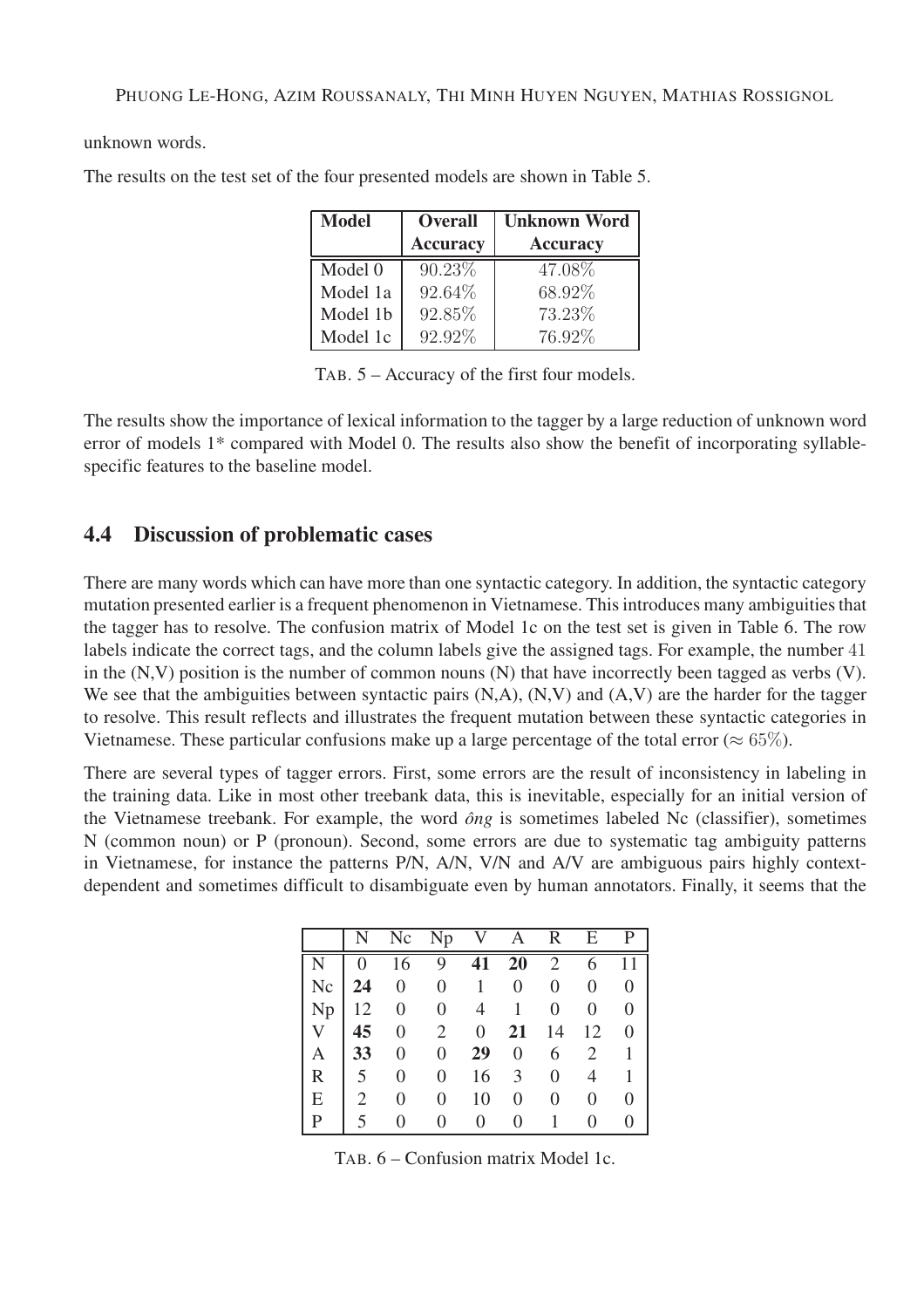tagger has some difficulties when resolving ambiguities between proper nouns, classifiers and common nouns while human annotators do not frequently make this type of errors. With this error classification in mind, the best way at the moment for tagging accuracy improvement appears to come from minimizing errors in the third class of this classification.

In the following subsection, we discuss how we include additional information sources to help disambiguate proper nouns and thus improve the overall accuracy of the tagger.

#### **4.5 Features for proper noun disambiguation**

One of the significant source of tagging errors for our model are the Np/N ambiguity. However, in many cases, it is trivial for humans to determine the correct category in that case, using very simple heuristics. In Vietnamese, a proper noun having multiple syllables is written in a consistent form in that the first letter of every syllable is always capitalized, for instance *Nguyễn Tấn Dũng*, *Hà Nội*. To help resolve a Np/N ambiguity, we can add a feature template that looks at all the syllables of the current word and activates if their first characters are uppercase ones. Table 7 shows the result of the new Model 1d incorporating this feature. We see a considerable improvement of the accuracy on unknown words and the overall accuracy.

| <b>Model</b> | <b>Overall</b>                     | <b>Unknown Word</b> |  |
|--------------|------------------------------------|---------------------|--|
|              | <b>Accuracy</b><br><b>Accuracy</b> |                     |  |
| Model 1d     | 93.13\%                            | 80.62%              |  |

TAB. 7 – Accuracy when adding the syllable capitalization feature.

### **4.6 Best overall model**

It has been shown that the broad use of lexical features including jointly conditioning on multiple consecutive words produces a superior level of tagger performance. Notably, in the case of Vietnamese, since many grammatical nuances borne in Western languages by inflections of the considered word itself are instead indicated by separate tool words surrounding it, we need to consider a wider context in order to extract a comparable amount of information. By combining all the useful features of Model 1d and adding two more word feature templates that look at positions  $\pm 2$  of the current word, we obtain Model 2, which constitutes the best model in our experiments. The complete list of feature templates used in the best model is shown in Table 8.

To our knowledge, this model gives the state-of-the-art accuracy of tagging result for Vietnamese text. Table 9 shows the token accuracy of the best model together with sentence accuracy.

It is worth noting that our tagger also seems to outperform the tagger vnQTAG, a hidden Markov model tagger for Vietnamese (Nguyen *et al.*, 2003) whose average result on four test sets is 92.5%. However these results are not directly comparable since the models are trained and tested on different corpora and, more importantly, different tagsets.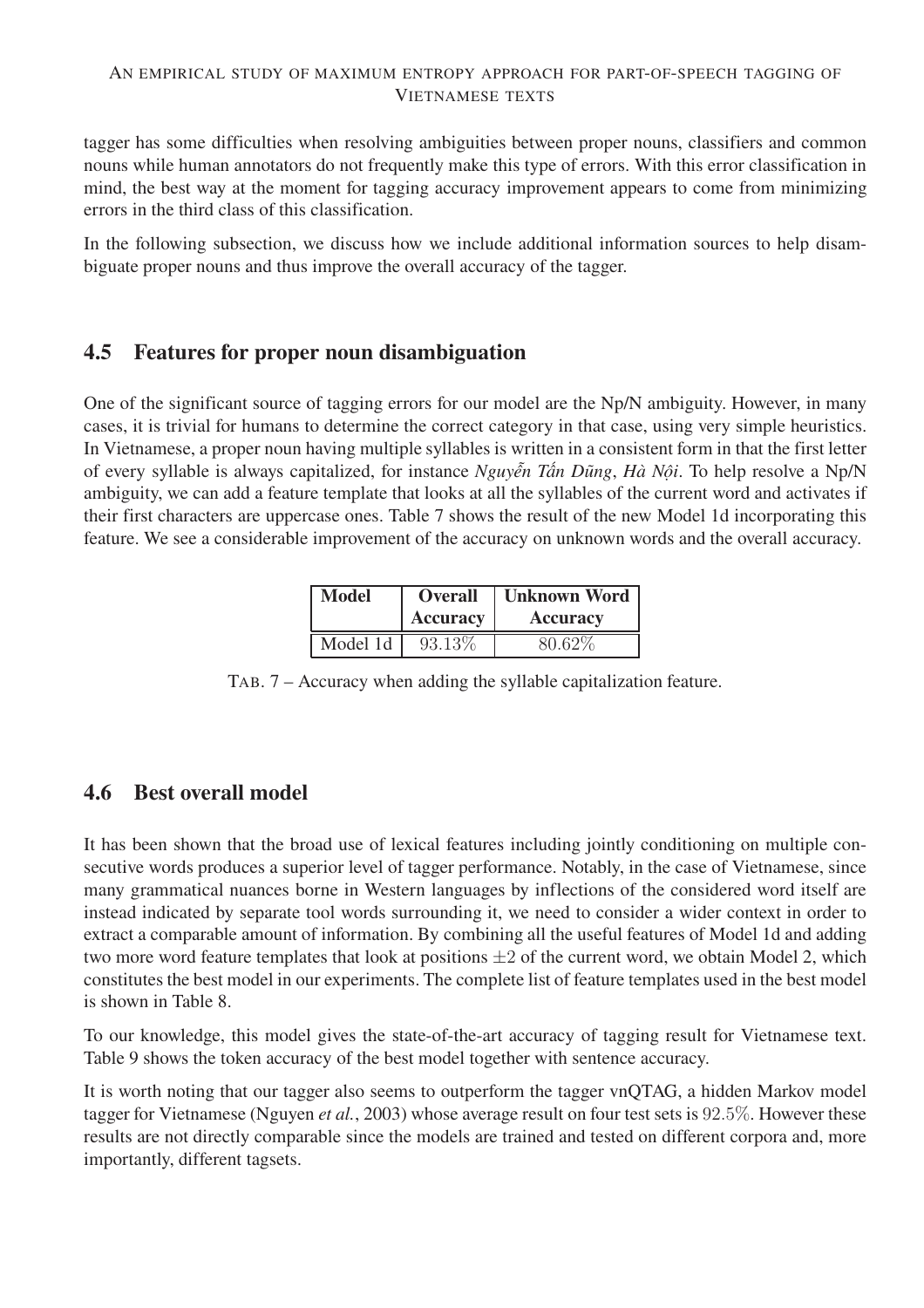PHUONG LE-HONG, AZIM ROUSSANALY, THI MINH HUYEN NGUYEN, MATHIAS ROSSIGNOL

| No. | <b>Template</b>                            | No.   Template                                                |
|-----|--------------------------------------------|---------------------------------------------------------------|
|     | Word and tag contexts                      | <i>Syllable contexts</i>                                      |
|     | 1. $w_i = X, t_i = T$                      | 8. $\sigma(1, w_i) = X, t_i = T$                              |
|     | 2. $w_{i-1} = X, t_i = T$                  | 9. $\sigma(m, w_i) = X, t_i = T$                              |
|     | 3. $w_{i+1} = X, t_i = T$                  | 10. $\sigma(1, w_i) = X_1, \sigma(2, w_i) = X_2, t_i =$       |
|     |                                            |                                                               |
|     | 4. $t_{i-1} = T_1, t_i = T$                | 11. $\sigma(m, w_i) = X_1, \sigma(m - 1, w_i) = X_2, t_i = T$ |
|     |                                            |                                                               |
|     | 5. $t_{i-1} = T_1, t_{i-2} = T_2, t_i = T$ | 12. Number of syllables of $w_i$                              |
|     | 6. $w_{i-2} = X$                           | 13. Particular features for proper nouns                      |
|     | $ w_{i+2}  = X$                            |                                                               |

TAB. 8 – Features used in the best model.

| <b>Overall</b>  | Unknown Word   Sentence |                 |  |
|-----------------|-------------------------|-----------------|--|
| <b>Accuracy</b> | <b>Accuracy</b>         | <b>Accuracy</b> |  |
| 93.40\%         | 80.69%                  | 31.40\%         |  |

TAB. 9 – Accuracy of the best model.

## **4.7 Software package**

We have developed a software package named vnTagger that implements the presented models for tagging Vietnamese text. The software is written in the Java programming language. The development of the software has been greatly facilitated thanks to the open source implementation of a maximum entropy part-of-speech tagger of the Stanford Natural Language Processing Group<sup>3</sup>. This software implements a maximum entropy classifier which uses a conjugate gradient procedure and a Gaussian prior to maximize the data likelihood (Toutanova *et al.*, 2003). Our software is also freely distributed under the GNU/GPL license, available online at our website<sup>4</sup>.

It is worth noting that our tagger has been used in a number of national and international research projects, for example in a project which builds very large lexicographic corpora for many languages (Kilgarriff *et al.*, 2009).

# **5 Conclusion**

The work presented in this paper explores the use of specially selected, language-specific sources of information used for tagging Vietnamese text. These particular descriptive features are incorporated into a maximum entropy model for developing a state-of-the-art tagger for the Vietnamese language.

Since Vietnamese is an isolating language, the most extreme case of an analytic language, it is worth noting that our study may suggest methodology for the part-of-speech tagging of other analytic languages in mainland southest Asia.

<sup>3</sup>*http ://nlp.stanford.edu/software/tagger.shtml*

<sup>4</sup>*http ://www.loria.fr/ lehong/tools/vnTagger.php*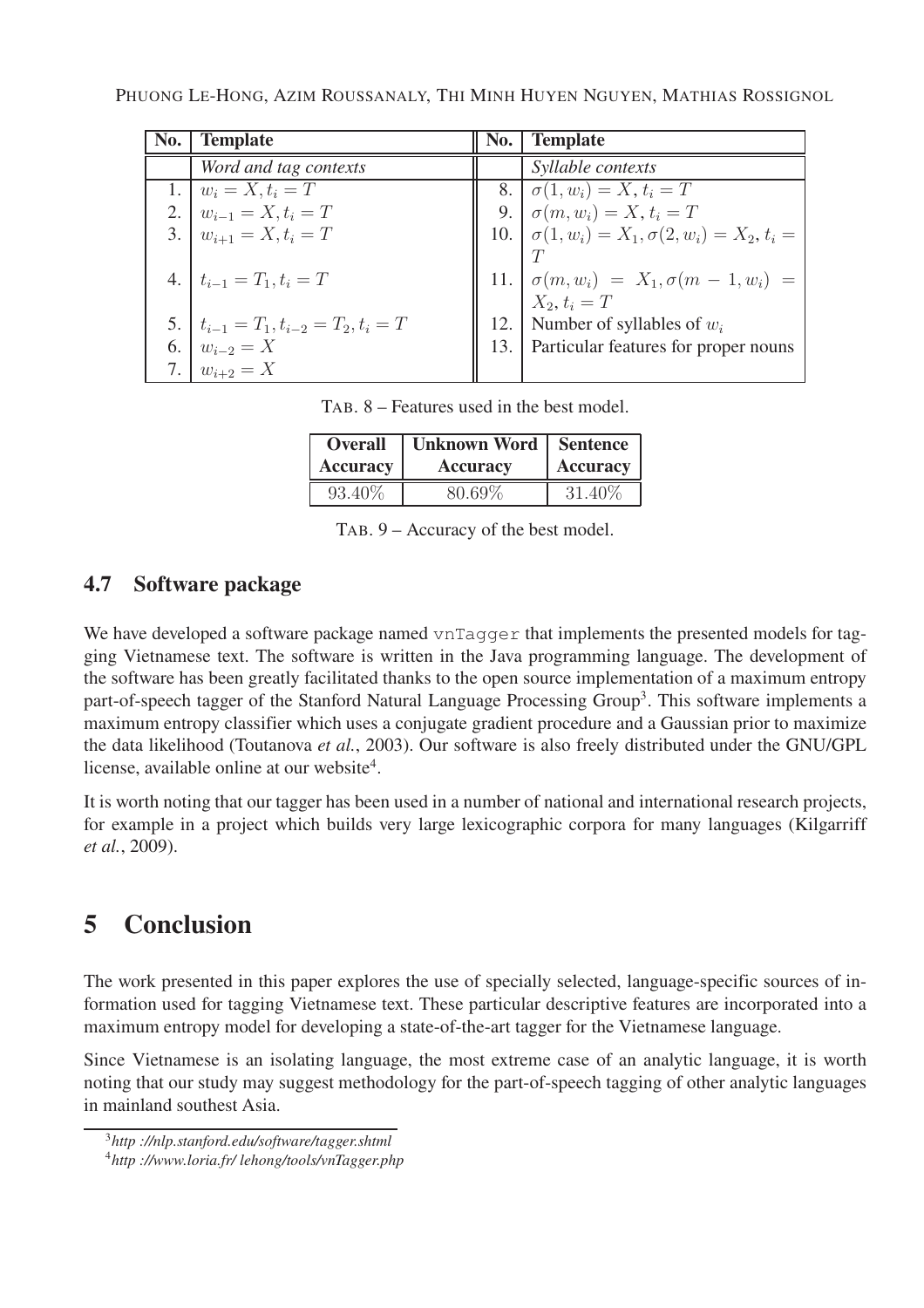It was shown that the use of bidirectional dependency networks with a series of local maximum entropy models produces better result when tagging English text (Toutanova *et al.*, 2003). It is hopeful that an appropriate application of this approach for tagging Vietnamese text may help resolve frequent ambiguities in syntactic category mutation, and thus improve the tagging result.

It was also shown that the integration of an external lexical resource to the training corpus help improve tagging performance (Denis & Sagot, 2009). Obviously, the use of an external dictionary has a potential advantage of better handling unknown words in case words are not present in training corpus but they may be present in the external dictionary. In future work, we plan on integrating a Vietnamese lexicon (Nguyen *et al.*, 2006) into our system to improve further its performance.

Finally, we believe that the accuracy of the tagger can be further improved when it is trained on larger corpora, as the Vietnamese treebank grows.

One weakness of this POS tagger, which it shares with all POS-taggers for Vietnamese, is that it depends on the segmentation accuracy of the input text. However, proper segmentation, cannot be achieved with high accuracy without considering potential POS tags, and future developments of the system will require to integrate those two tasks.

# **Références**

BERGER A., PIETRA S. D. & PIETRA V. D. (1996). A maximum entropy approach to natural language processing. *Computational Linguistics*, **22**(1), 39–71.

CHIANG D. (2005). A hierarchical phrase-based model for statistical machine translation. In *Proceedings of the ACL'05*, p. 263–270.

CLARK S. & CURRAN J. R. (2007). Wide-coverage efficient statistical parsing with CCG and log-linear models. *Computational Linguistics*, **33**(4), 493–552.

DENIS P. & SAGOT B. (2009). Coupling an annotated corpus and a morphosyntactic lexicon for state-ofthe-art POS tagging with less human effort. In *Proceedings of PACLIC 2009*.

DEYI X., QUN L. & SHOUXUN L. (2006). Maximum entropy based phrase reordering model for statistical machine translation. In *Proceedings of the 44th Annual Meeting of the ACL*, p. 521–528.

FINKEL J. R., KLEEMAN A. & MANNING C. (2008). Efficient, feature-based, conditional random field parsing. In *ACL*, p. 959–967.

GAO J., ANDREW G., JOHNSON M. & TOUTANOVA K. (2007). A comparative study of parameter estimation methods for statistical natural language learning. In *ACL*, p. 824–831.

KILGARRIFF A., REDDY S. & POMIKÁLEK J. (2009). Corpus factory. In *Proceedings of Asialex*, Bangkok, Thailand.

LAFFERTY J., MCCALLUM A. & PEREIRA F. (2001). Conditional random fields : Probabilistic models for segmenting and labeling sequence data. In *ICML*, p. 282–289.

LE-HONG P., NGUYEN T. M. H., ROUSSANALY A. & HO T. V. (2008). A hybrid approach to word segmentation of Vietnamese texts. In M.-V. CARLOS, Ed., *Proceedings of the 2nd International Conference on Language and Automata Theory and Applications*. Tarragona, Spain : Springer, LNCS 5196.

MALOUF R. (2002). A comparison of algorithms for maximum entropy parameter estimation. In *CONLL*.